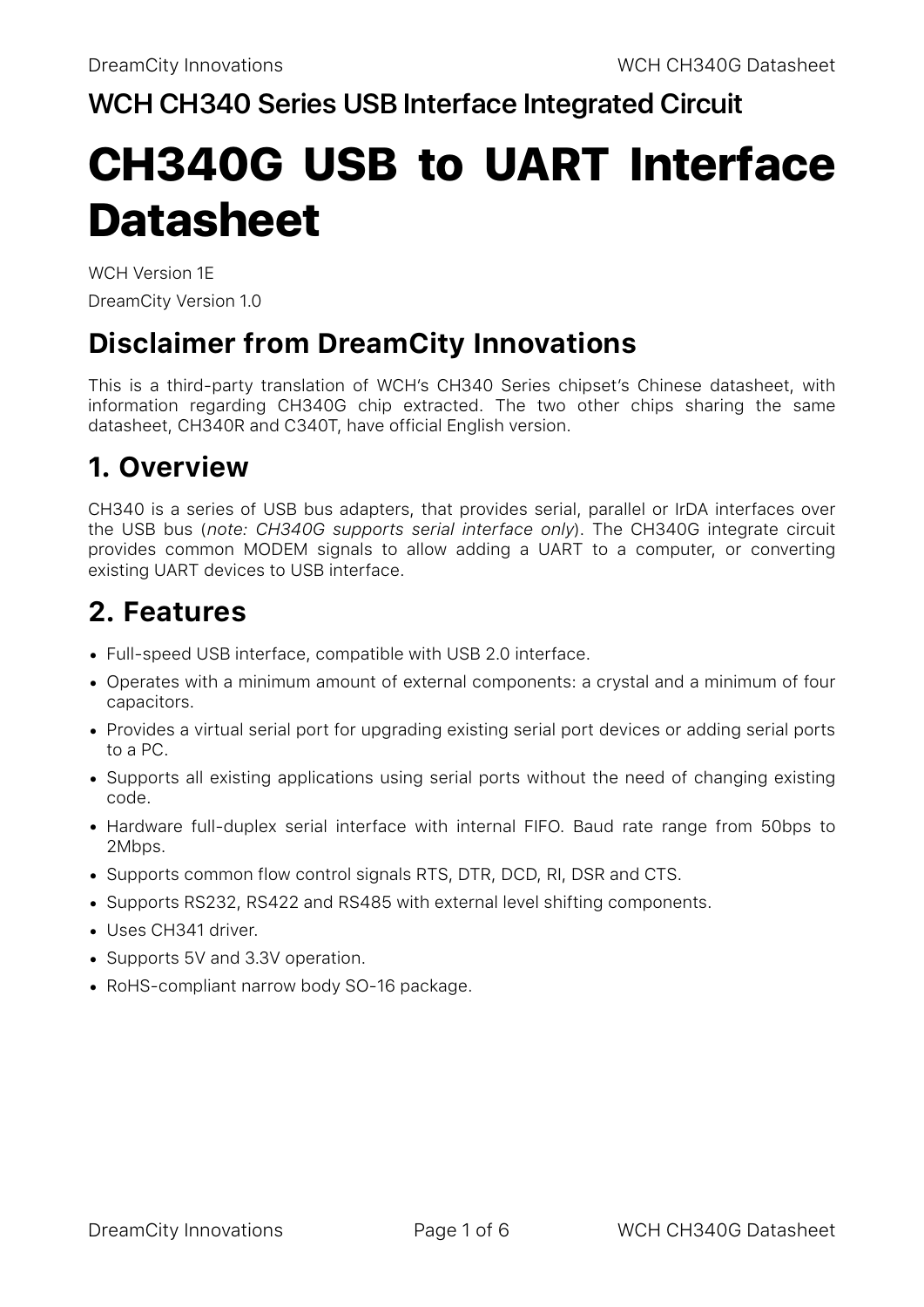# **Table of Contents**

#### CH340G USB to UART Interface Datasheet

| Disclaimer from DreamCity Innovations                |   |
|------------------------------------------------------|---|
| 1. Overview                                          | 1 |
| 2. Features                                          | 1 |
| Table of Contents                                    | 2 |
| 3. Specifications                                    | 3 |
| 3.1. Absolute Maximum Ratings                        | 3 |
| 3.2. DC characteristics                              | 3 |
| 3.3. AC characteristics                              | 3 |
| 4. Pinout                                            | 4 |
| 5. Application Notes                                 | 4 |
| 5.1. Example: USB RS232 adapter                      | 5 |
| 5.2. Example: Optically isolated USB to UART adapter | 6 |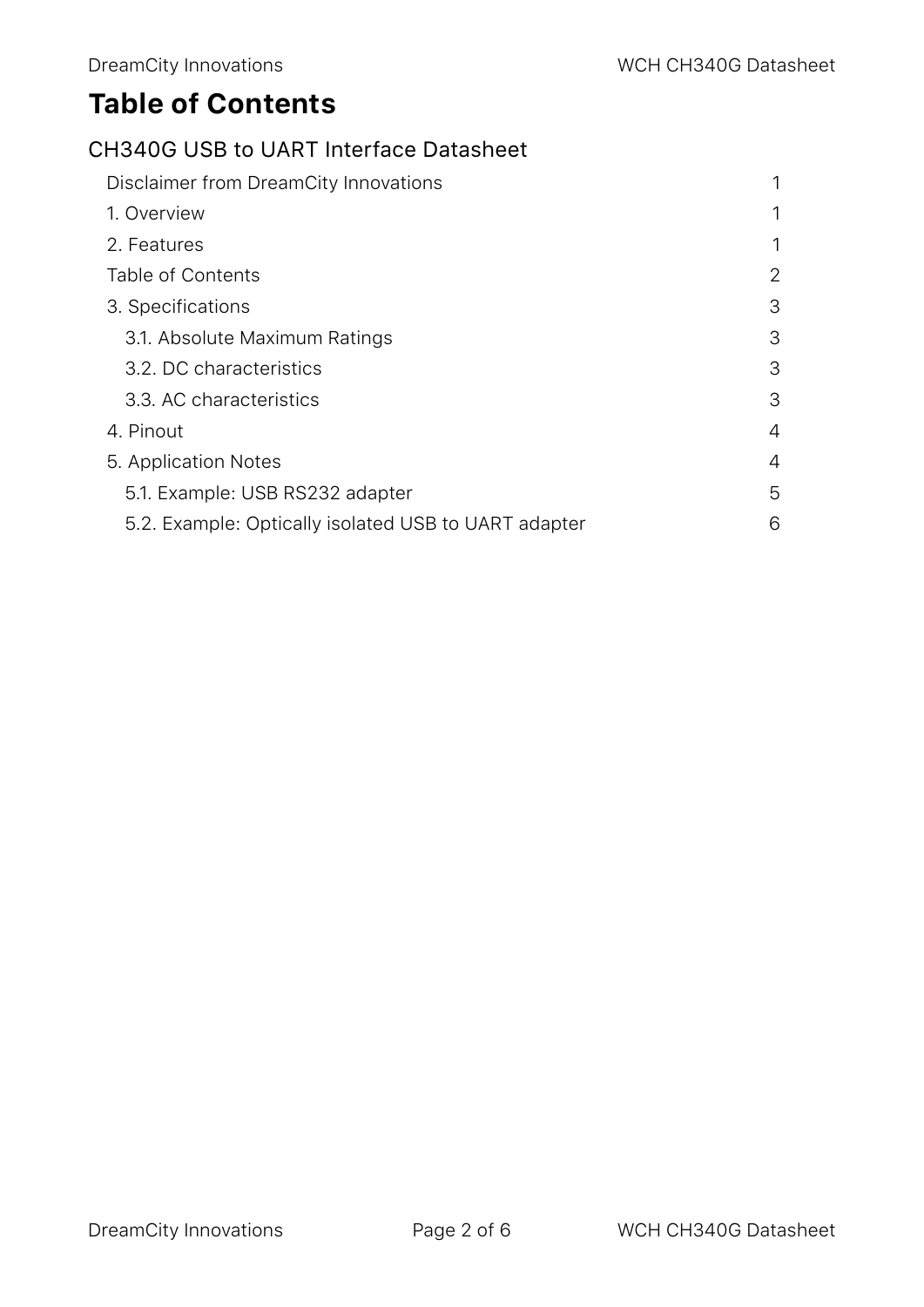# **3. Specifications**

#### **3.1. Absolute Maximum Ratings**

Operating the chip at or beyond those ratings will cause the chip to malfunction, even irreversibly damage the chip.

| Symbol          | <b>Name</b>                               |        | Maximum       | ⊟Unit        |
|-----------------|-------------------------------------------|--------|---------------|--------------|
| <b>TA</b>       | Operating temperature                     |        | 85            | οC           |
| $T_{\rm S}$     | Storage temperature                       | $-40$  | 125           | $^{\circ}$ C |
| $V_{\rm CC}$    | Supply rail voltage, reference to GND pin |        | 6.5           |              |
| V <sub>IO</sub> | IO pin voltage, reference to GND pin      | $-0.5$ | $V_{cc}$ +0.5 | V            |

#### **3.2. DC characteristics**

| Symbol                 | <b>Name</b>                          |                | Minimum       | <b>Typical</b> | Maximum      | Unit    |
|------------------------|--------------------------------------|----------------|---------------|----------------|--------------|---------|
| <b>Vcc</b>             | Supply rail voltage                  | 5V operation   | 4.5           | 5              | 5.5          |         |
|                        |                                      | 3.3V operation | 3.3           | 3.3            | 3.8          | $\vee$  |
| $_{\text{Lcc}}$        | Operating current                    |                |               | 12             | 30           | mA      |
| $I_{SLP}$              | Sleeping current                     | 5V operation   |               | 150            | 200          | $\mu A$ |
|                        |                                      | 3.3V operation |               | 50             | 80           |         |
| $V_{IL}$               | Low input voltage                    |                | $-0.5$        |                | 0.7          | $\vee$  |
| V <sub>IH</sub>        | High input voltage                   |                | 2.0           |                | $V_{CC}+0.5$ | $\vee$  |
| V <sub>OL</sub>        | Low output voltage                   |                |               |                | 0.5          | $\vee$  |
| <b>V</b> <sub>OH</sub> | High output voltage                  |                | $V_{CC}$ -0.5 |                |              | $\vee$  |
| <b>I</b> UP            | Internal pull-up strength            |                | 3             | 150            | 300          | $\mu A$ |
| <b>I</b> <sub>DN</sub> | Internal pull-down strength          |                | $-50$         | $-150$         | $-300$       | $\mu A$ |
| $V_R$                  | Brown-out detector threshold voltage |                | 2.3           | 2.6            | 2.9          | $\vee$  |

#### **3.3. AC characteristics**

| Symbol                          | <b>Name</b>                 |       |       | Minimum Typical Maximum Unit |     |
|---------------------------------|-----------------------------|-------|-------|------------------------------|-----|
| FCLK                            | Clock frequency (at pin XI) | 11.98 | 12.00 | 12.02                        | MHz |
| $\mathsf{\Gamma}_{\mathsf{PR}}$ | Power-on reset time         |       | 20    | 50                           | ms  |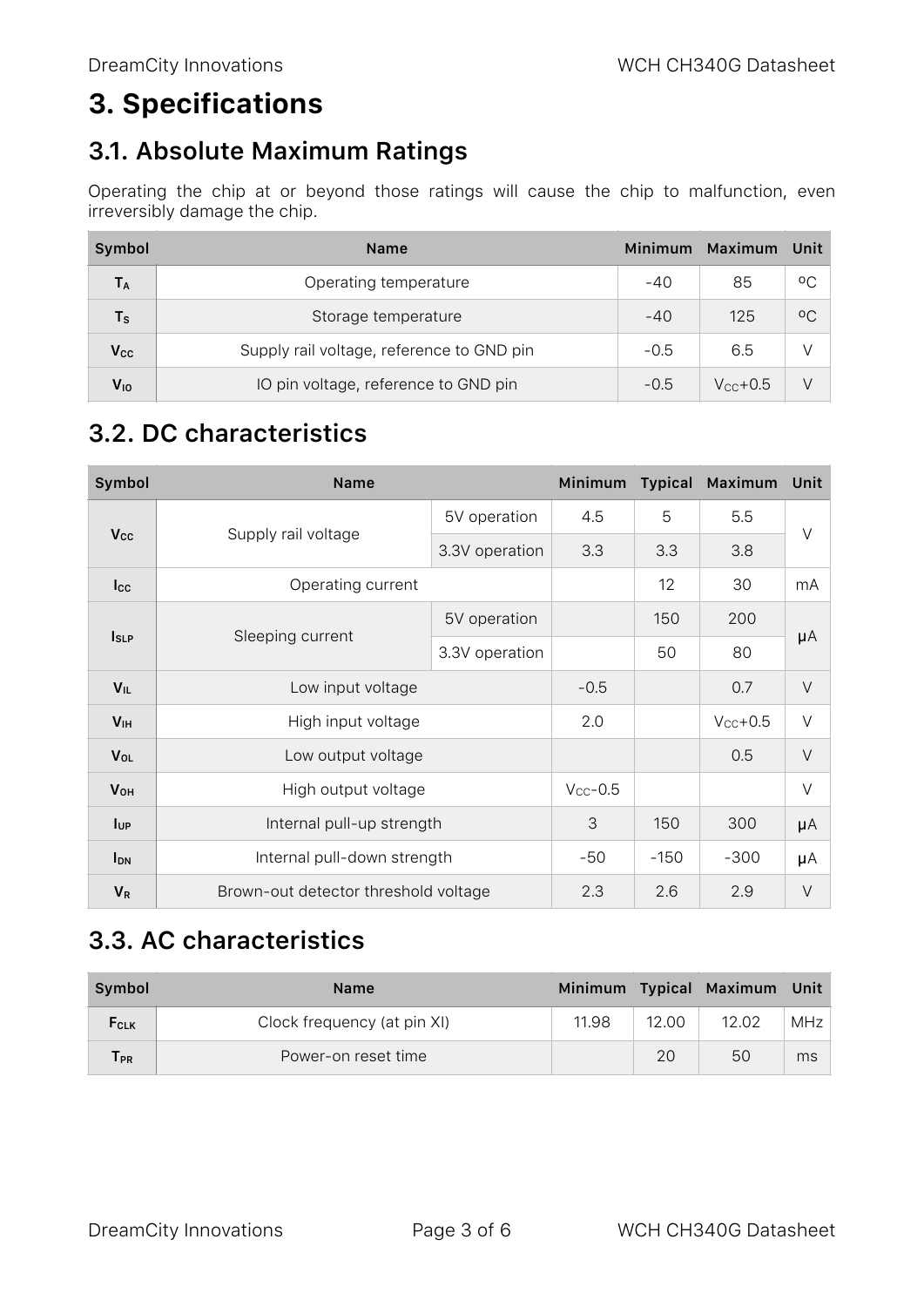# **4. Pinout**

| Pin# | Name             |        | <b>Direction Comment</b>                                                                                                                          |
|------|------------------|--------|---------------------------------------------------------------------------------------------------------------------------------------------------|
| 1    | <b>GND</b>       | Power  | Ground reference of the chip. Connect to the ground pin of USB bus.                                                                               |
| 2    | <b>TXD</b>       | Output | UART Data Transmit output.                                                                                                                        |
| 3    | <b>RXD</b>       | Input  | <b>UART</b> Data Receive input.                                                                                                                   |
| 4    | V <sub>3</sub>   | Power  | Internal 3.3V reference for USB physical layer. Decouple with a 4.7-20nF<br>capacitor when in 5V operation, or tie to VCC when in 3.3V operation. |
| 5    | $UD+$            | Analog | USB D+ signal.                                                                                                                                    |
| 6    | $UD-$            | Analog | USB D- signal.                                                                                                                                    |
| 7    | XI               | Input  | Input of the crystal oscillator. Connect to the crystal resonator and load<br>capacitors.                                                         |
| 8    | XO               | Output | Output of the crystal oscillator. Connect to the crystal resonator and load<br>capacitors.                                                        |
| 9    | CTS#             | Input  | UART flow control signal Clear to Send.                                                                                                           |
| 10   | DSR#             | Input  | UART flow control signal Data Set Ready.                                                                                                          |
| 11   | $R$ <sup>#</sup> | Input  | UART flow control signal Ring In.                                                                                                                 |
| 12   | DCD#             | Input  | UART flow control signal Data Carrier Detect.                                                                                                     |
| 13   | DTR#             | Output | UART flow control signal Data Terminal Ready.                                                                                                     |
| 14   | RTS#             | Output | UART flow control signal Request to Send.                                                                                                         |
| 15   | R232             | Input  | Auxiliary RS232 enable. Active high, internal pull down.                                                                                          |
| 16   | <b>VCC</b>       | Power  | Supply rail for the chip.                                                                                                                         |

# **5. Application Notes**

CH340 chip have built in USB bus pull-up resistors and on-chip signal termination, UD+ and UD- pins should be connected to the USB bus lines directly.

CH340 have built in power on reset circuitry.

During operation CH340 requires a 12MHz clock signal present at XI pin. Generally this clock signal is provided by connecting a 12MHz crystal resonator and load capacitors between XI and XO pins, and the built-in crystal resonator will provide the required clock signal. When using an external oscillator feed the clock signal into XI pin, and leave XO pin unconnected.

CH340 supports 5V and 3.3V operation. When using 5V operation, supply 5V to VCC pin, and decouple the internal 3.3V reference with a capacitor of 4.7-20nF from V3 pin to ground. When using 3.3V operation, tie V3 pin to VCC pin and supply 3.3V power.

CH340 supports USB device suspension to reduce energy consumption. When NOS# signal is active this feature is disabled. (*Note: CH340G does not have this pin.*)

Supported hardware flow control signals: CTS#, DSR#, RI#, DCD#, DTR# and RTS#. All flow control pins are software controlled.

Auxiliary pins: IR#, R232, CKO and ACT#. (*Note: only R232 is present on CH340G*) When R232 signal is asserted the RXD signal is inverted. R232 is latched during Power-On Reset.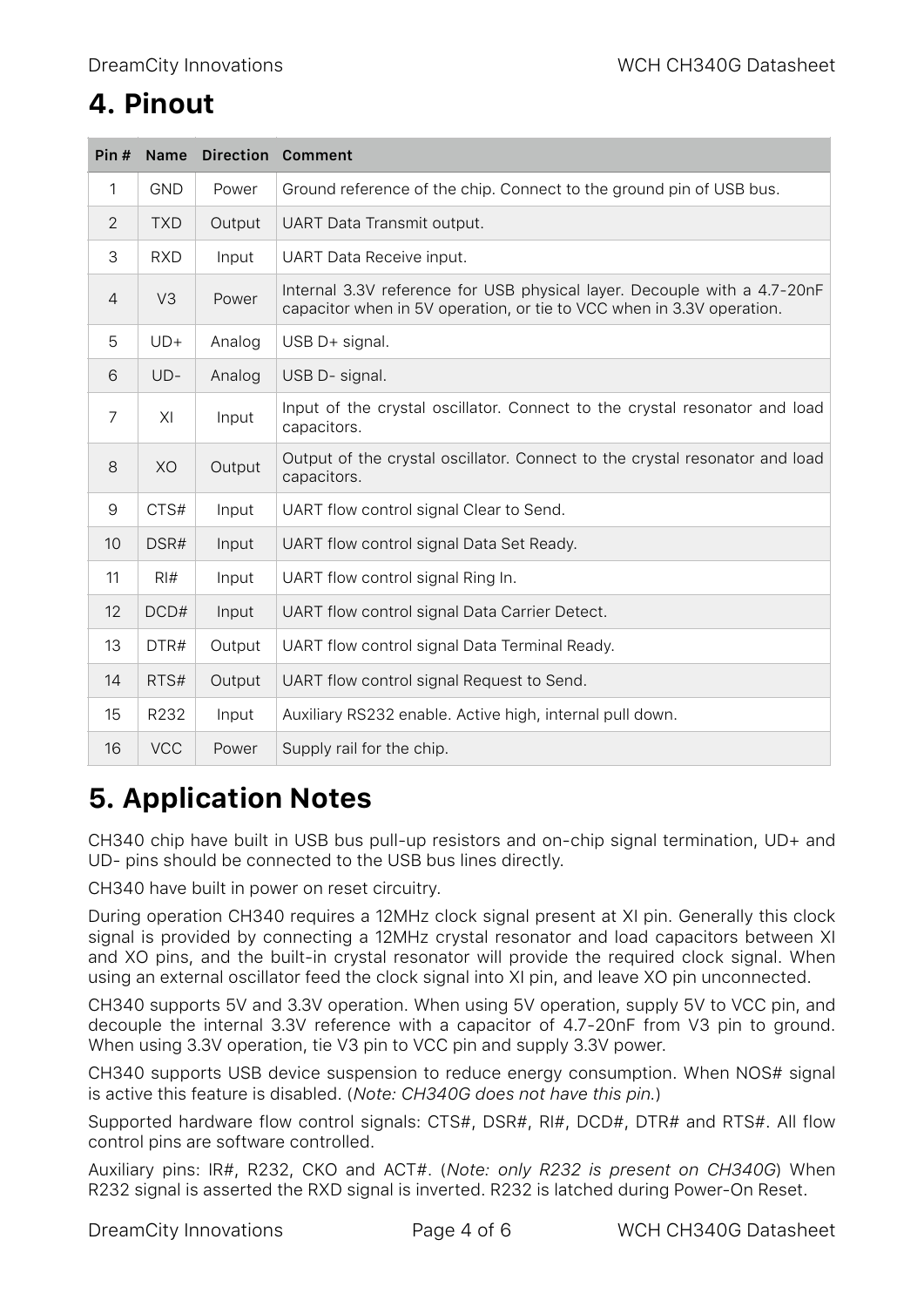CH340 have built-in FIFO buffer, and supports simplex, half- and full-duplex asynchronous communication. The UART interface supports 1 start bit, 5-8 data bits, 1 or 2 stop bits, and odd, even, space or mark parity bits. CH340 supports common baud rates: 50, 75, 100, 110, 134.5, 150, 300, 600, 900, 1200, 1800, 2400, 3600, 4800, 9600, 14400, 19200, 28800, 33600, 38400, 56000, 57600, 76800, 115200, 128000, 153600, 230400, 460800, 921600, 1500000, 2000000 baud. Transmitter baud rate error is less than 0.3%, receiver baud rate error tolerance is at most 2%.

The emulated COM port is fully functional. Compatible with most applications using the serial port, without the need of changing existing code.

CH340 can be used to upgrade existing peripherals using serial ports into USB devices, or adding serial ports to a PC. With external level shifting hardware, interfaces including RS232, RS422 and RS485 can be provided.

By adding infrared adapters, CH340 can be used to implement USB to SIR adapter, allowing a PC to communicate with IrDA peripheral.

#### **5.1. Example: USB RS232 adapter**





The schematic above implements a USB to RS232 adapter based on CH340G and external level adapter MAX213. When implementing this regulator-less 5V board, place capacitor C2 close to the V3 pin.